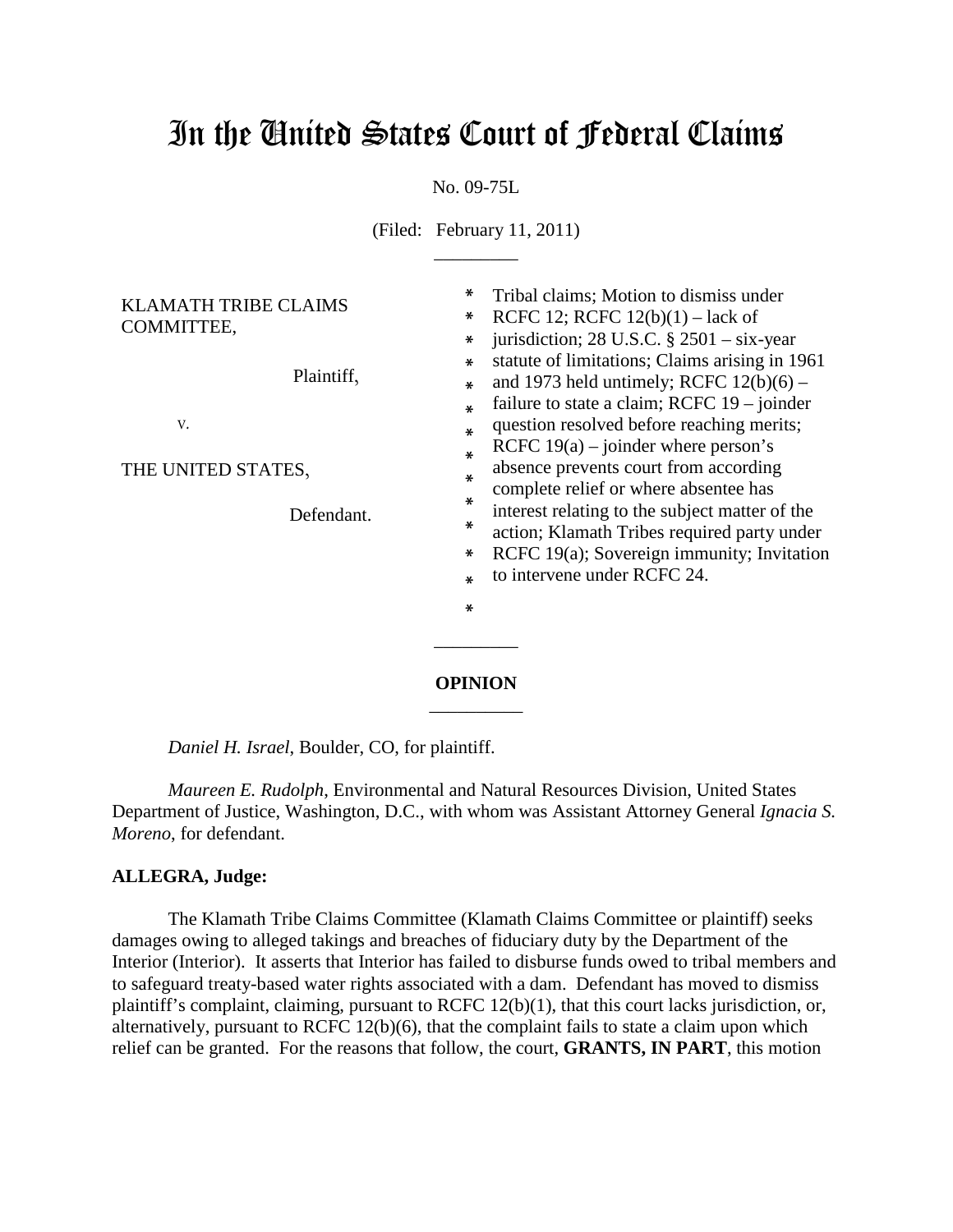and dismisses two of plaintiff's counts for lack of jurisdiction. As to the remaining counts, this court concludes, under RCFC 19, that a necessary party must be joined.

## **I. BACKGROUND**

A brief recitation of the facts provides necessary context.<sup>[1](#page-1-0)</sup>

The United States and the Klamath Tribes (the Tribes) entered into a Treaty in 1864. *See*  Treaty between the United States and the Klamath and Moadoc Tribes and Yahooskin Bank of Snake Indians, October 14, 1864, 16 Stat. 707 (the Treaty). Under this Treaty, the Tribes ceded their interest in approximately twelve million acres of land. The Tribes reserved to themselves a reservation of approximately 800,000 acres, along with "the exclusive right of taking fish in the streams and lakes, included in said reservation, and of gathering edible roots, seeds, and berries within its limits." *Id*. In exchange, the federal government gave the Tribes cash and goods worth approximately \$300,000. It also committed to provide various services to the Tribes and to hold tribal assets in trust for the benefit of the Tribes and its members. *Id*. From 1890 to 1920, the Bureau of Indian Affairs (BIA) surveyed the reservation for its irrigation potential and constructed irrigation facilities. One such facility was a diversion dam, the Chiloquin Dam (the Dam), which diverted portions of the Sprague River into canals that served lands on the Williamson River and Upper Klamath Lake.

In 1954, Congress passed the Klamath Termination Act (the 1954 Act), Pub. L. No. 83- 587, 68 Stat. 718 (codified, as amended, at 25 U.S.C. §§ 564-564x), which ended federal supervision over the Tribes' trust assets and tribal properties, and terminated the federal services furnished to the Tribes. As described by the Court of Claims in an earlier case –

[t]he basic scheme of that statute . . . was to give each adult member whose name appeared on the final tribal roll an election between withdrawing from the tribe and having his interest in tribal property commuted to money to be paid to him, and, on the other hand, remaining in the tribe and participating in a nongovernmental tribal management plan.

Klamath & Modoc Tribes *v*. United States, 436 F.[2](#page-1-1)d 1008, 1010-11 (Ct. Cl. 1971).<sup>2</sup> Section 10 of the 1954 Act authorized the government to dispose of federally-owned property acquired for

<span id="page-1-0"></span><sup>&</sup>lt;u>1</u>  $\frac{1}{1}$  These facts are largely drawn from plaintiff's complaint, and, for purposes of this motion, are assumed to be correct. *See Bell Atl. Corp. v. Twombly*, 550 U.S. 544 (2007).

<span id="page-1-1"></span> $2$  The 1954 Act created a process in which a list of remaining and withdrawing members was prepared. *See* 1954 Act § 3 (codified at 25 U.S.C. § 564b). Upon publication of the final roll, the Act directed that "the rights or beneficial interests in tribal property of each person whose name appears on the roll shall constitute personal property." *See* 1954 Act § 4 (codified at 25 U.S.C. § 564c). The 1954 Act directed that \$250 be distributed, per capita, to each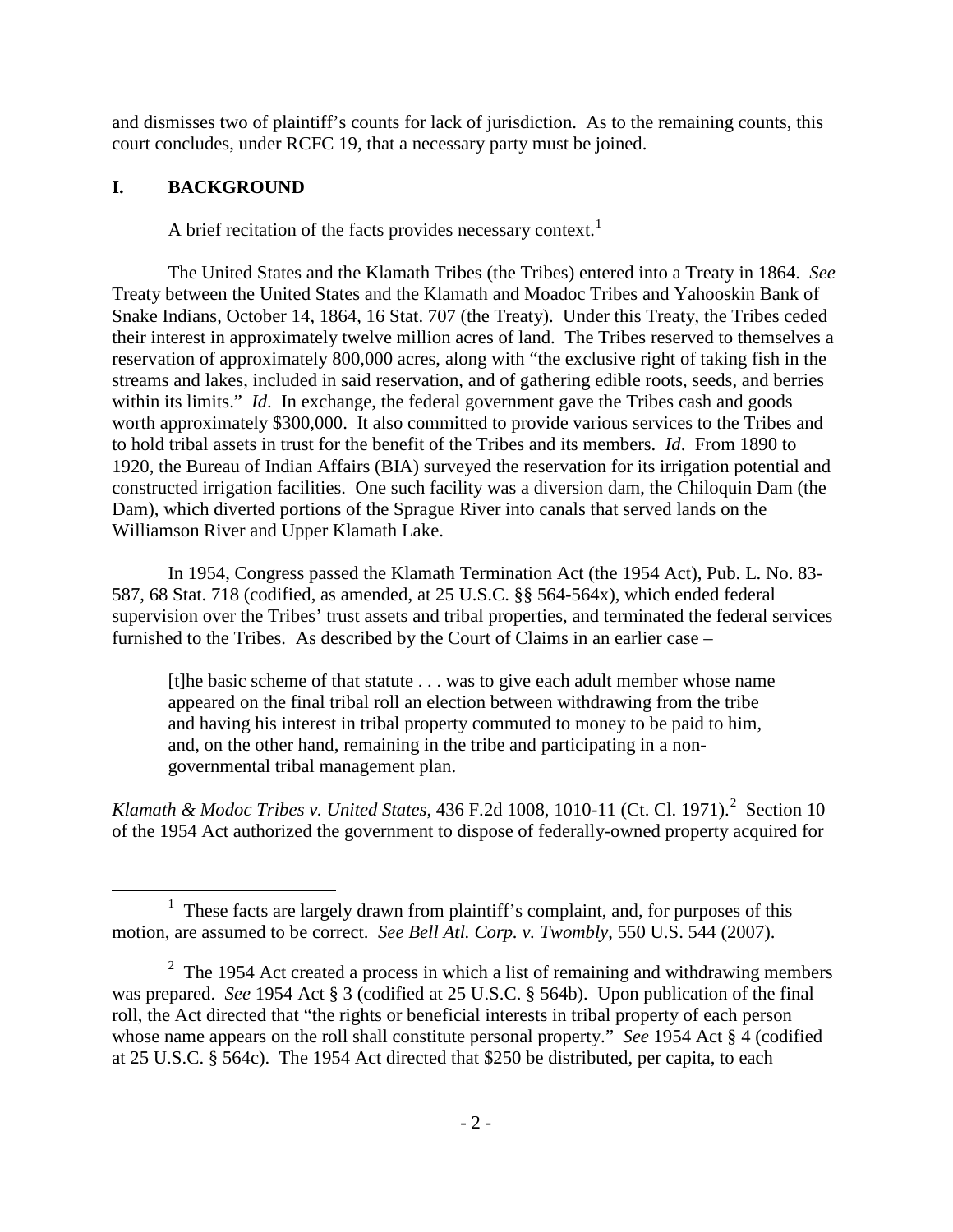administration of the Tribes or to transfer this property to qualifying entities. 1954 Act §10 (codified at 25 U.S.C. § 564*i*). Other provisions in this statute dealt with the federally-owned and operated irrigation facilities on the Klamath Reservation, which included the Dam. For example, section 13(a) of the 1954 Act authorized the Secretary to transfer the "care, operation and maintenance" of irrigation works to water users associations or irrigation districts. 1954 Act § 13(a) (codified at 25 U.S.C. § 564*l*(a)).

Section 13(c) of the 1954 Act "authorized to be appropriated" \$89,212 for "payment to the Klamath Tribe[s]" at four percent interest "per annum," calculated from the date of disbursement. 1954 Act § 13(c) (codified at 25 U.S.C. § 564*l*(c)). The 1954 Act stated that these funds were "reimbursement for tribal funds used for irrigation construction operation and maintenance benefitting nontribal lands on the Klamath Reservation." *Id*. It further directed the Secretary to transfer all personal property or funds that the United States held in trust, free of encumbrance, to tribal members within four years. 1954 Act § 8 (codified at 25 U.S.C. § 564g). The Secretary was directed to arrange for the disposition of the Tribes' property within this same time period, with all tasks to be completed at the earliest practicable time, but not later than August 13, 1958. 1954 Act § 6(b) (codified at 25 U.S.C. § 564e(b)); *see also Klamath & Modoc Tribes*, 436 F.2d at 1011. Once all restrictions on the Tribes' property were removed, the Secretary was to publish a proclamation in the Federal Register that the trust relationship between the Tribes and the United States was terminated. 1954 Act § 18 (codified at 25 U.S.C. § 564q). Finally, the 1954 Act expressly preserved the Tribes' water and fishing rights as granted under the 1864 Treaty. 1954 Act § 14 (codified at 25 U.S.C. § 564m).

Following the passage of this legislation, approximately seventy-eight percent of the Tribes' members (1,660 of 2,133) chose to withdraw, and defendant used its authority under Section 10 of the Act to sell off much of the Tribes' property to pay out these withdrawing members. *See Klamath & Modoc Tribe*, 436 F.3d at 1011. The Secretary transferred the remaining tribal property to a private trustee to be maintained for those members who chose to remain with the Tribes. In 1955, about a year after the passage of the 1954 Act, Congress appropriated funds to reimburse the Tribes for money used to construct, operate and maintain irrigation facilities benefiting non-tribal lands. *See* Dept. of Interior and Related Agencies Appropriations Act of 1956, Pub. L. No. 84-78, ch. 147, 69 Stat. 141, 14[3](#page-2-0) (June 16, 1955).<sup>3</sup> In

 $\overline{a}$ 

individual listed on the final roll. 1954 Act § 7 (codified at 25 U.S.C. § 564f); *see Klamath & Modoc Tribes*, 436 F.2d at 1011.

<span id="page-2-0"></span> $3$  One of the core issues in this case is whether defendant ever disbursed these funds. Defendant submitted a 1958 report from the BIA's Portland office that lists the repayment to the Tribe under section 13(c) as "completed." However, plaintiff submitted a 2008 request under the Freedom of Information Act, 5 U.S.C. § 552, to the BIA for an accounting regarding the distribution of section 13(c) funds, to which the BIA responded that "no responsive records could be located."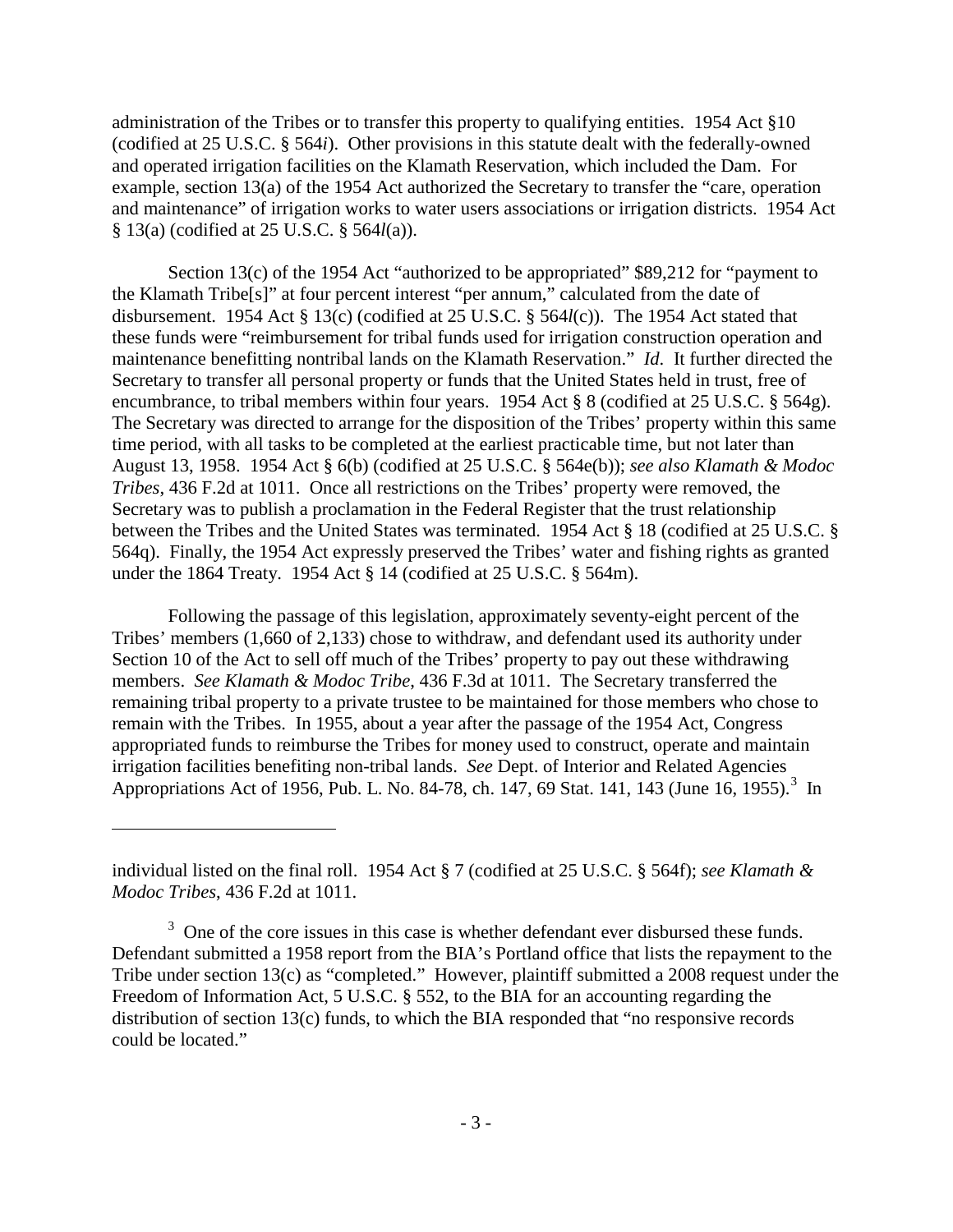1961, the Secretary published a notice in the Federal Registrar stating that the federal government's relationship with the Tribe was officially terminated. 26 Fed. Reg. 7,362 (Aug. 12, 1961).

On August 21, 1961, the Tribes' governing body passed a resolution giving the Klamath Claims Committee authority to pursue certain claims against the United States. *See* Joint Resolution of Tribal Councils March 2008 (describing the earlier resolution). More specifically, the Klamath Claims Committee represents all 2,133 individuals who appeared on the rolls of the Tribes as of the date of their termination under the 1954 Act – both those who withdrew and those who chose to remain. In 1961, the Tribes and several individuals (both withdrawing and remaining members for themselves and as representatives for similarly-situated individuals) filed suit against the United States in the U.S. Court of Claims alleging that the United States effectuated a taking in implementing the Termination Act. *Klamath & Modoc Tribes*, 436 F.2d at 1012. In 1962, seventy-three withdrawn members filed a similar suit. *Id*. at 1013. The Court of Claims consolidated the two cases in 1964. *Id*. at 1010. It later dismissed some of the claims, allowed others to proceed, and remanded the case back to the trial commissioner for further proceedings. *Id*. at 1022. The takings claims were eventually settled for \$23 million. *See Klamath & Modoc Tribes v. United States*, Nos. 125-61, 87-62 (Ct. Cl. Sept. 18, 1972), Order at 2-3. The settlement was effectuated, in part, by legislation passed by Congress in 1965. $4$ 

Although the government-to-government relationship between the Tribes and the United States ceased in 1961, BIA took several years to conclude operations and transfer the Dam and other irrigation project facilities. In 1973, Interior transferred title to the Dam to the Modoc Point Irrigation District (MPID), a non-federal entity chartered under Oregon law, made up of landowners. MPID accepted the transfer in 1974. *See* Operation and Maintenance Charges, Deletion of Needless Regulations, 44 Fed. Reg. 12,192 (Mar. 6, 1979). In 1979, BIA published a notice deleting all the regulations pertaining to the irrigation system in light of the 1973 transfer of ownership to the MPID. *Id.* Nevertheless, several court decisions at or around this time confirmed that the Tribes' rights to certain natural resources under the 1864 Treaty survived the passage of the Termination Act. *See Kimball v. Callahan*, 493 F.2d 564 (9<sup>th</sup> Cir. 1974), *cert. denied*, 419 U.S. 1019 (1974) (treaty-reserved hunting and fishing rights on former reservation lands survived termination); *United States v. Adair*, 723 F.2d 1394 (9<sup>th</sup> Cir. 1983), *cert. denied*, 476 U.S. 1252 (1983) (same as to implied reserved water rights).

In 1986, Congress passed the Klamath Indian Tribe Restoration Act (the Restoration Act), Pub. L. No. 99-398, 100 Stat. 849 (Aug. 27, 1986) (codified at 25 U.S.C. § 566),

<span id="page-3-0"></span> $\overline{4}$  The Klamath Judgment Distribution Act of 1965, Pub. L. No. 89-224, 79 Stat. 897 (codified, as amended, at 25 U.S.C. §§ 565-565g), addressed various claims that the Tribes had pursued against the United States. The law authorized funds to be used in settling these claims. *Id.* As part of this Act, the BIA could retain funds for the benefit of the Tribes "or any of its constituent parts or groups" for the purpose of "paying unusual and accustomed expenses prosecuting claims against the United States." 25 U.S.C. § 565.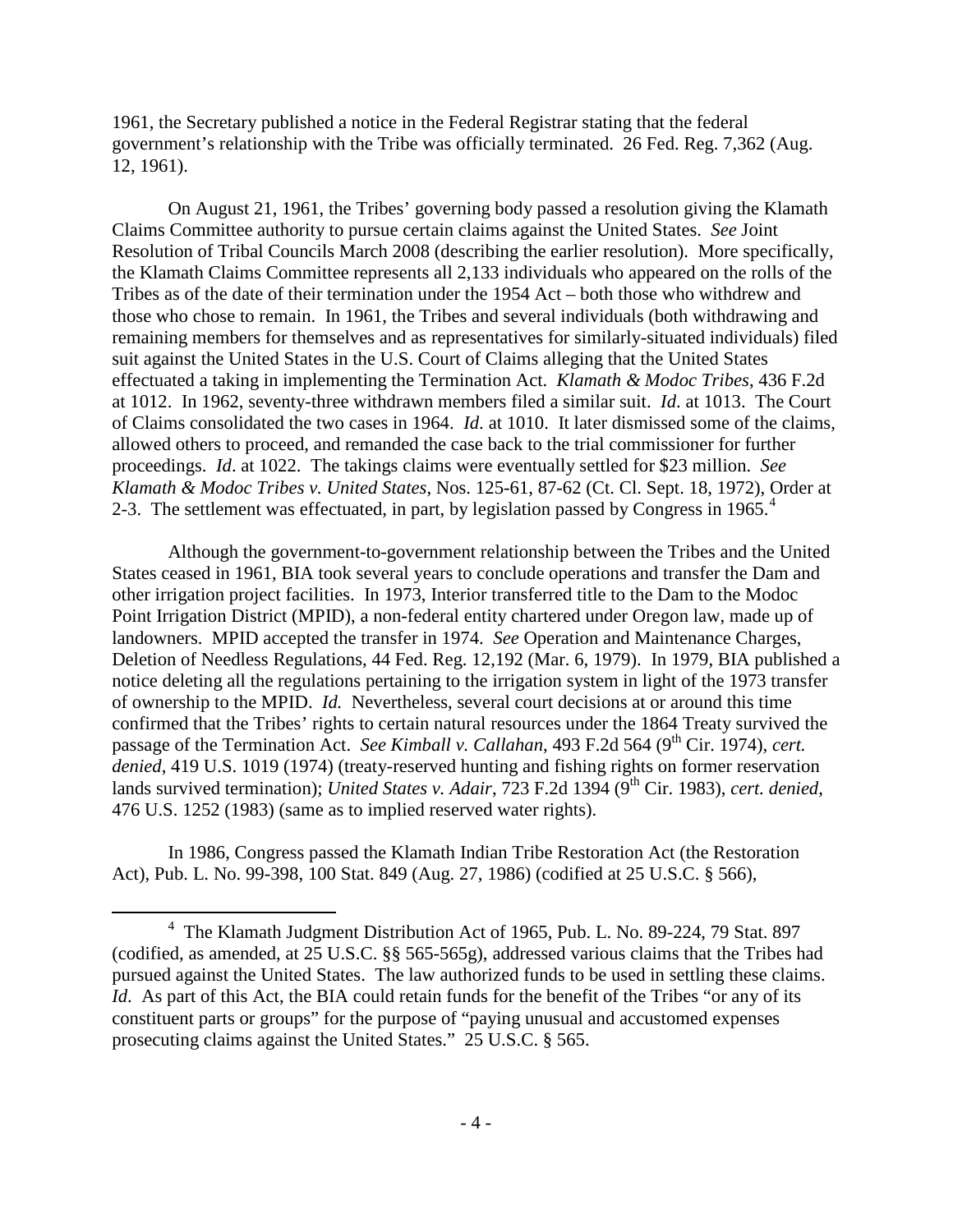reestablishing federal recognition of the Tribes. While the Restoration Act restored the Tribes' federal services, as well as the government-to-government relationship between the Tribe and the United States, it did not alter existing property rights. *See* 25 U.S.C. § 566(d). According to certain tribal documents, the United States' recognition of the Tribes did not change the responsibilities of the Klamath Claims Committee. *See* Klamath Tribe Executive Resolution, July 1993.

Throughout the post-termination and subsequent restoration period, the Klamath Claims Committee believed that it had broad authority to represent the Tribe and its members in tribal litigation. Several resolutions of the Committee reflect this. Among these is a 1983 resolution that states that the Tribes' August 21, 1961, grant of authority designated the Klamath Claims Committee as "the post-termination representative body of the Tribe" with respect to the "supervision and management of tribal claims against the United States for all dealings." Klamath Claims Committee Resolution, January 1983; *see also* Klamath Claims Committee Resolutions, June 1996; Klamath Claims Committee Resolution, May 1996. In 1993, the Tribes authorized plaintiff to work with BIA to disburse judgments from cases in which plaintiff, acting on behalf of the 1954 membership, was successful. *See* Klamath Tribe Executive Resolution, July 1993. More recently, the governing body of the Tribes reaffirmed the Klamath Claims Committee's role in tribal ligation when it authorized the Committee to use funds to "pursue claims, including but not limited to claims now being prosecuted against PacifiCorp." *See* Joint Resolution of Tribal Council, March 2008*.* [5](#page-4-0) This resolution, however, did not give the Claims Committee exclusive authority to pursue the Pacificorp litigation, as it envisioned that the Tribes would also participate in that litigation. *Id.* The same resolution indicated that, to the extent that the Claims Committee pursued "other claims" outside of the Pacificorp case, it must act "within [its] authority as established by the General Counsel." *Id.*[6](#page-4-1)

In the late 1980s, Interior determined that the Dam and its fish ladder were adversely affecting several fish species listed as "endangered" under the Endangered Species Act of 1973, 87 Stat. 884, 16 U.S.C. § 1531 *et seq.* In 2001, Congress authorized a study to assess alternatives for improving fish passage at the Dam. *See* Farm Security and Rural Investment Act of 2002, Pub. L. No. 107-171, § 10905 116 Stat. 134, 537. After consulting with the MPID and the Tribes, Interior determined that removing the Dam was the best course of action. In 2006,

<span id="page-4-0"></span> $\frac{1}{5}$  $\frac{5}{10}$  In their suit against Pacificorp, the Tribes sought damages for the disruption of salmon fish runs resulting from the construction and operation of government-authorized hydroelectric dams on the Klamath River. *See Klamath Tribes of Or. v. Pacificorp*, 2005 WL 1661821 (D. Or. July 13, 2005), *aff'd*, 268 Fed. Appx. 575 (9<sup>th</sup> Cir.), *cert. denied*, 129 S. Ct. 109 (2008).

<span id="page-4-1"></span><sup>&</sup>lt;sup>6</sup> The United States and the Tribes jointly filed water rights claims as part of Oregon's adjudication of the Klamath River Basin. This adjudication will conclusively quantify, pursuant to the McCarran Amendment, the water rights recognized in *Adair* and held in trust by the United States for the Tribes. 43 U.S.C. § 666; *United States v. Oregon*, 44 F.3d 758 (9th Cir. 1994), *cert. denied sub nom., Klamath Tribes v. Oregon*, 516 U.S. 943 (1995).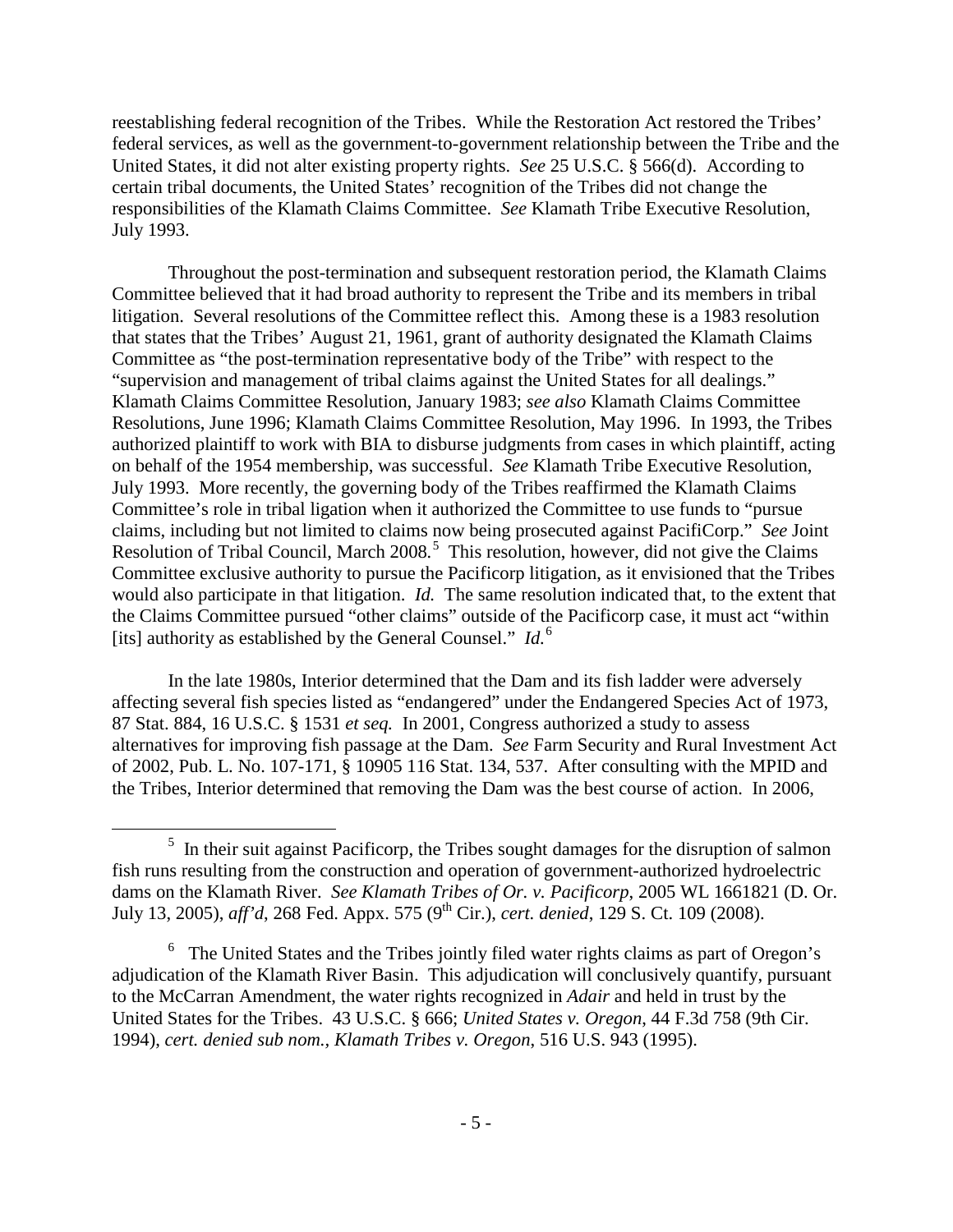BIA negotiated a cooperative agreement with MPID under which Interior would pay for removal of the Dam and construction of an alternative electric pump plant for irrigation. MPID landowners voted in favor of Dam removal, and signed a cooperative agreement with the BIA. Removal was completed in August 2008.

Plaintiff filed its initial complaint with the court on February 6, 2009, and an amended complaint on March 17, 2009. The latter alleges four causes of action: (i) a taking of Indian trust assets based on the government's failure to reimburse the Tribes as authorized by section 13 of the Termination Act; (ii) a breach of fiduciary duty based on the failure to disburse the section 13 authorized funds; (iii) a taking based on the removal of the Chiloquin Dam and its associated water storage;<sup>[7](#page-5-0)</sup> and (iv) a breach of fiduciary duty based on the removal of the Dam and its associated water storage. Plaintiff asserts that this court possesses jurisdiction over these claims under the Indian Tucker Act, 28 U.S.C. § 1505. On May 7, 2009, defendant filed a motion to dismiss under RCFC 12(b)(1) and (6). On June 21, 2009, plaintiff filed its response to defendant's motion to dismiss and a cross-motion for summary judgment. Briefing and oral argument on these motions have now been completed.

#### **II. DISCUSSION**

Deciding a motion to dismiss "starts with the complaint, which must be well-pleaded in that it must state the necessary elements of the plaintiff's claim, independent of any defense that may be interposed." *Holley v. United States*, 124 F.3d 1462, 1465 (Fed. Cir. 1997); *see also Bell Atl. Corp.*, 550 U.S. at 555. The plaintiff must establish that the court has subject matter jurisdiction over its claims. *Reynolds v. Army & Air Force Exch. Serv.*, 846 F.2d 746, 748 (Fed. Cir. 1988); *Hansen v. United States*, 65 Fed. Cl. 76, 94 (2005). The court may look beyond the pleadings and "inquire into jurisdictional facts" to determine whether jurisdiction exists. *Rocovich v. United States*, 933 F.2d 991, 993 (Fed. Cir. 1991). RCFC 12(d) provides that if "matters outside the pleadings are presented to and not excluded by the court, the motion must be treated as one for summary judgment." But, this provision "does not apply to a motion under Rule 12(b)(1) to dismiss for lack of jurisdiction over the subject matter," under which the court undoubtedly may "address matters outside the pleadings." *Reed Island-MLC, Inc. v. United States*, 67 Fed. Cl. 27, 32 (2005) (citing *Toxgon Corp. v. BNFL, Inc.*, 312 F.3d 1379, 1383 (Fed. Cir. 2002)); *see also Petro-Hunt, L.L.C. v. United States*, 90 Fed. Cl. 51, 58 (2009).

To survive a motion to dismiss for failure to state a claim under RCFC 12(b)(6), the complaint, in addition, must have sufficient "facial plausibility" to "allow [ ] the court to draw the reasonable inference that the defendant is liable." *Ashcroft v. Iqbal*, 129 S. Ct. 1937, 1949

<span id="page-5-0"></span> $\overline{7}$  $\frac{7}{1}$  Plaintiff's briefs also assert that it is entitled to damages associated with the loss of fishing rights; those rights, however, are not referenced in the amended complaint. For purposes of this motion, the court will assume, *arguendo*, that these fishing rights were impacted by the loss of the water storage associated with the Dam. Should this case proceed to the merits, however, this matter will need to be clarified.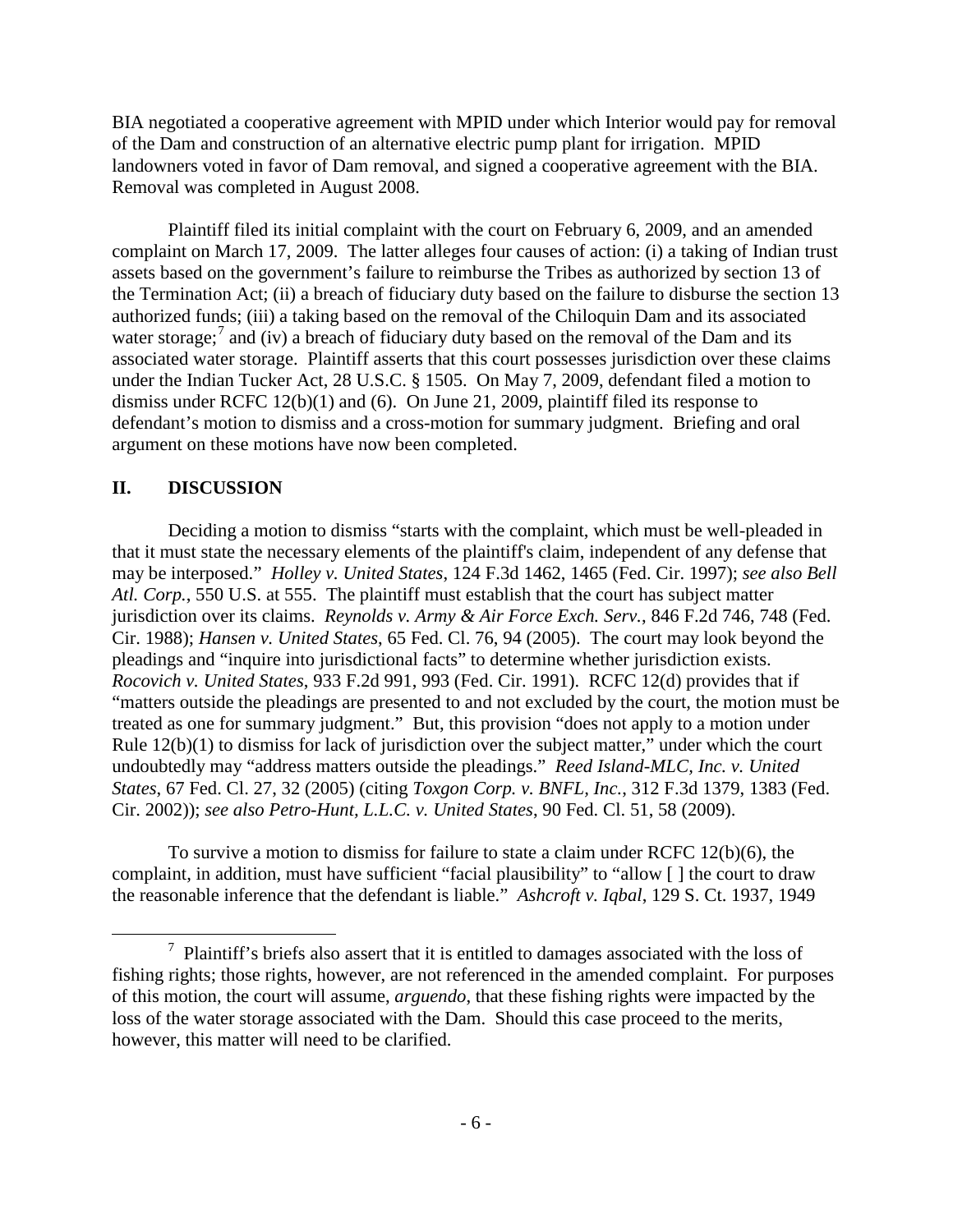(2009); *see also Colida v. Nokia, Inc.*, 347 Fed. Appx. 568, 569-70 (Fed. Cir. 2009). The plaintiff's factual allegations must "raise a right to relief above the speculative level" and cross "the line from conceivable to plausible." *Bell Atl. Corp.*, 550 U.S. at 555; *see also Dobyns v. United States*, 91 Fed. Cl. 412, 422-28 (2010) (examining this pleading standard). Nevertheless, the Federal Circuit has recently reiterated that "[i]n ruling on a 12(b)(6) motion to dismiss, the court must accept as true the complaint's undisputed factual allegations and should construe them in a light most favorable to the plaintiff." *Cambridge v. United States*, 558 F.3d 1331, 1335 (Fed. Cir. 2009); *see also Bank of Guam v. United States*, 578 F.3d 1318, 1326 (Fed. Cir. 2009), *cert. denied*, 2010 WL 1024020 (June 21, 2010); *Petro-Hunt, L.L.C. v. United States*, 90 Fed. Cl. 51, 68 (2009).

#### **A. Statute of Limitations**

The Tucker Act gives this court jurisdiction to award damages upon proof of "any claim against the United States founded either upon the Constitution, or any Act of Congress," 28 U.S.C. § 1491(a). A companion statute, the Indian Tucker Act, confers a like waiver for Indian tribal claims that "otherwise would be cognizable in the Court of Federal Claims if the claimant were not an Indian tribe." 28 U.S.C. § 1505; *see United States v. White Mountain Apache Tribe*, 537 U.S. 465, 472-73 (2003); *United States v. Navajo Nation*, 537 U.S. 488, 506 (2003). This court has jurisdiction over this case under a combination of these provisions. *See Klamath and Modoc Tribes*, 436 F.2d at 1013.

A claimant must bring a claim under either of these provisions "within six years after such claim first accrues." 28 U.S.C. § 2501; *see also Samish Indian Nation v. United States*, 419 F.3d 1355, 1369 (Fed. Cir. 2005). This is a jurisdictional limit that cannot be waived. *John R. Sand & Gravel Co. v. United States*, 552 U.S. 130, 136 (2008). It is well-established that a claim accrues under section 2501 "when 'all events have occurred to fix the Government's alleged liability, entitling the claimant to demand payment and sue here for [its] money." *Martinez v. United States*, 333 F.3d 1295, 1303 (Fed. Cir. 2003) (en banc), *cert. denied*, 540 U.S. 1177 (2004) (quoting *Nager Elec. Co. v. United States*, 368 F.2d 847, 851 (Ct. Cl. 1966)); *see also Samish*, 419 F.3d at 1369. Because, as noted, this requirement is jurisdictional, plaintiff bears the burden of demonstrating that its claims were timely. *See Alder Terrace, Inc. v. United States*, 161 F.3d 1372, 1377 (Fed. Cir. 1998); *Entines v. United States*, 39 Fed. Cl. 673, 678 (1997), *cert. denied*, 526 U.S. 1117 (1999); *see also John R. Sand & Gravel Co. v. United States*, 457 F.3d 1345, 1362 (Fed. Cir. 2006) (Newman, J., dissenting); *Reynolds*, 846 F.2d at 748.[8](#page-6-0)

<span id="page-6-0"></span> <sup>8</sup> *See also Kingman Reef Atoll Invs., L.L.C. v. United States*, 541 F.3d 1189, 1197 (9th Cir. 2008) ("Although ordinarily the defendant bears the burden of proving an affirmative statute of limitations defense, here the statute of limitations is jurisdictional, and, '[w]hen subject matter jurisdiction is challenged under Federal Rule of Procedure  $12(b)(1)$ , the plaintiff has the burden of proving jurisdiction in order to survive the motion.'" (quoting *Tosco Corp. v. Comtys. for a Better Env't*, 236 F.3d 495, 499 (9th Cir. 2001))).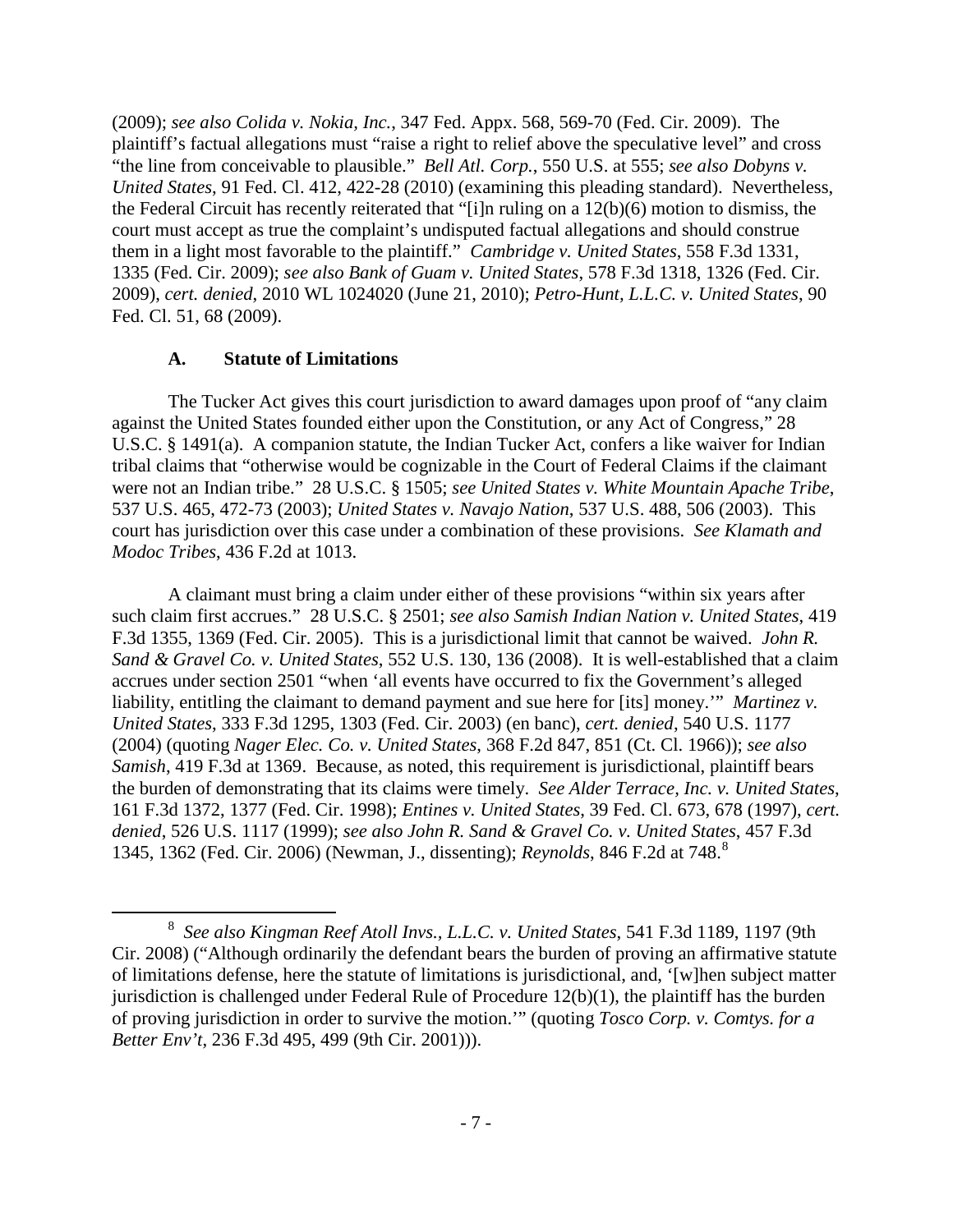Two of plaintiff's claims fall well outside the six-year window established by section 2501. The first of these involves its claim to disbursements required by section 13 of the 1954 Act – specifically, the \$89,212, plus interest, plaintiff asserts it is still owed as reimbursement for the costs incurred by the Tribes in past construction, operation and maintenance of the Klamath Irrigation Project. Disbursement of these funds was originally to be completed not later than August 13, 1958. *See* 1954 Act, § 6(b), 68 Stat. 719 (1954), 25 U.S.C. § 564e(b); *see also Klamath & Modoc Tribes*, 436 F.2d at 1011. Congress later extended this deadline – first in 1957, to August 13, 1960, 71 Stat. 347 (1957), and then in 1958, to August 13, 1961, 72 Stat. 816 (1958). Any claims with respect to the disbursements thus accrued as of August 13, 1961, requiring that any lawsuit with respect thereto be brought within six years of that date.<sup>[9](#page-7-0)</sup> Indeed, as discussed above, it appears that several such suits were brought in the Court of Claims in 1961 and 1962. This suit, however, was not filed until 2009, long after the statute of limitations on any disbursement claim had run.

Plaintiff's claims relating to the transfer of the Chiloquin Dam fare no better. In these claims, plaintiff seeks the replacement cost of the Dam, plus interest. But, Interior transferred the Dam to the MPID in 1973 – more than twenty-six years before this lawsuit was filed.<sup>10</sup> Accordingly, any such claims also fall well outside the six-year statute of limitations established by 28 U.S.C. § 2501, and must be dismissed for lack of jurisdiction.

#### **B. RCFC 19 – Joinder of the Tribes**

The remainder of plaintiff's claims relate to the removal of the Dam in August of 2008. More specifically, plaintiff asserts that the removal of the Dam effectuated a taking of the Tribes' associated water and fishing rights and constituted a breach of the fiduciary duties established by the 1864 Treaty and the 1954 Act. It would appear that this court has jurisdiction over these claims under 28 U.S.C. §§ 1491 and 1505, and that they are timely under 28 U.S.C. § 2501. Defendant, nonetheless, challenges these counts, asserting that they fail to state a claim under RCFC 12(b)(6). Defendant's filings, however, beg another, more preliminary issue – whether, under RCFC 19, parties necessary to the resolution of this case must yet be joined herein.

"Compulsory joinder is an exception to the general practice of giving [a] plaintiff the right to decide who shall be the parties to a lawsuit." 7 Charles Alan Wright, Arthur R. Miller & Mary Kay Kane, Federal Practice & Procedure § 1602 (2001) (hereinafter "Federal Practice &

<span id="page-7-0"></span> $\frac{1}{9}$ <sup>9</sup> Plaintiff asserts that there was no deadline for this disbursement. But, the Court of Claims concluded otherwise in *Klamath and Modoc Tribes*. There, the court stated that "the distribution of the proceeds" was "to be completed at the earliest practicable time but not later than August 13, 1958." 426 F.2d at 1011. The opinion in *Klamath and Modoc Tribes* then catalogued the legislative extensions of this deadline and the reasons therefor. *Id*. at 1011-13.

<span id="page-7-1"></span> $10$  On brief, plaintiff claims that the actual transfer of the Dam did not occur until 2007. But, it has provided no support for this assertion.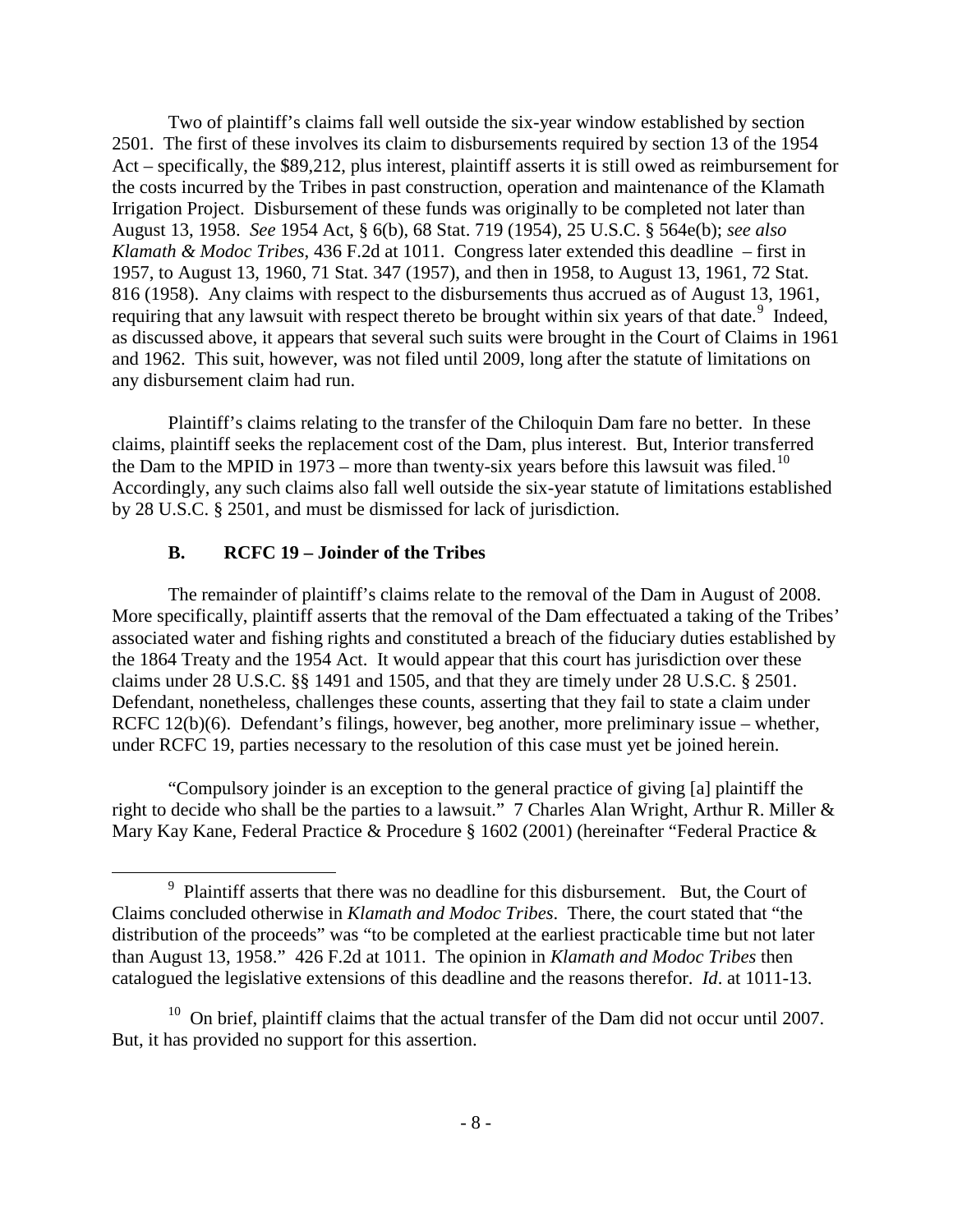Procedure"). Like its counterpart in the Federal Rules of Civil Procedure, RCFC 19(a)(1), entitled "Joinder of Persons Needed for Just Adjudication," instructs –

A person who is subject to service of process and whose joinder will not deprive the court of subject-matter jurisdiction must be joined as a party if:

(A) in that person's absence, the court cannot accord complete relief among existing parties; or

(B) that person claims an interest relating to the subject of the action and is so situated that disposing of the action in the person's absence may:

> (i) as a practical matter impair or impede the person's ability to protect the interest; or

(ii) leave an existing party subject to a substantial risk of incurring double, multiple, or otherwise inconsistent obligations because of the interest.

*Cf*. Fed. R. Civ. P. 19(a); *see Philippines v. Pimentel*, 553 U.S. 851, 862 (2008) (noting that Rule 19(a) "states the principles that determine whether persons or entities must be joined in a suit"); 7 Federal Practice & Procedure § 1604. Where joinder is not feasible, the court "must" determine whether, in equity and good conscience, the action should proceed . . . ." The latter inquiry turns on a set of nonexclusive considerations mapped in RCFC 19(b).<sup>[11](#page-8-0)</sup>

<span id="page-8-0"></span><sup>11</sup> In this regard, RCFC 19(b) states –

The factors for the court to consider include:

(1) the extent to which a judgment rendered in the person's absence might prejudice that person or the existing parties;

(2) the extent to which any prejudice could be lessened or avoided by:

(A) protective provisions in the judgment;

(B) shaping the relief; or

(C) other measures;

(3) whether a judgment rendered in the person's absence would be adequate; and

(4) whether the plaintiff would have an adequate remedy if the action were dismissed for nonjoinder.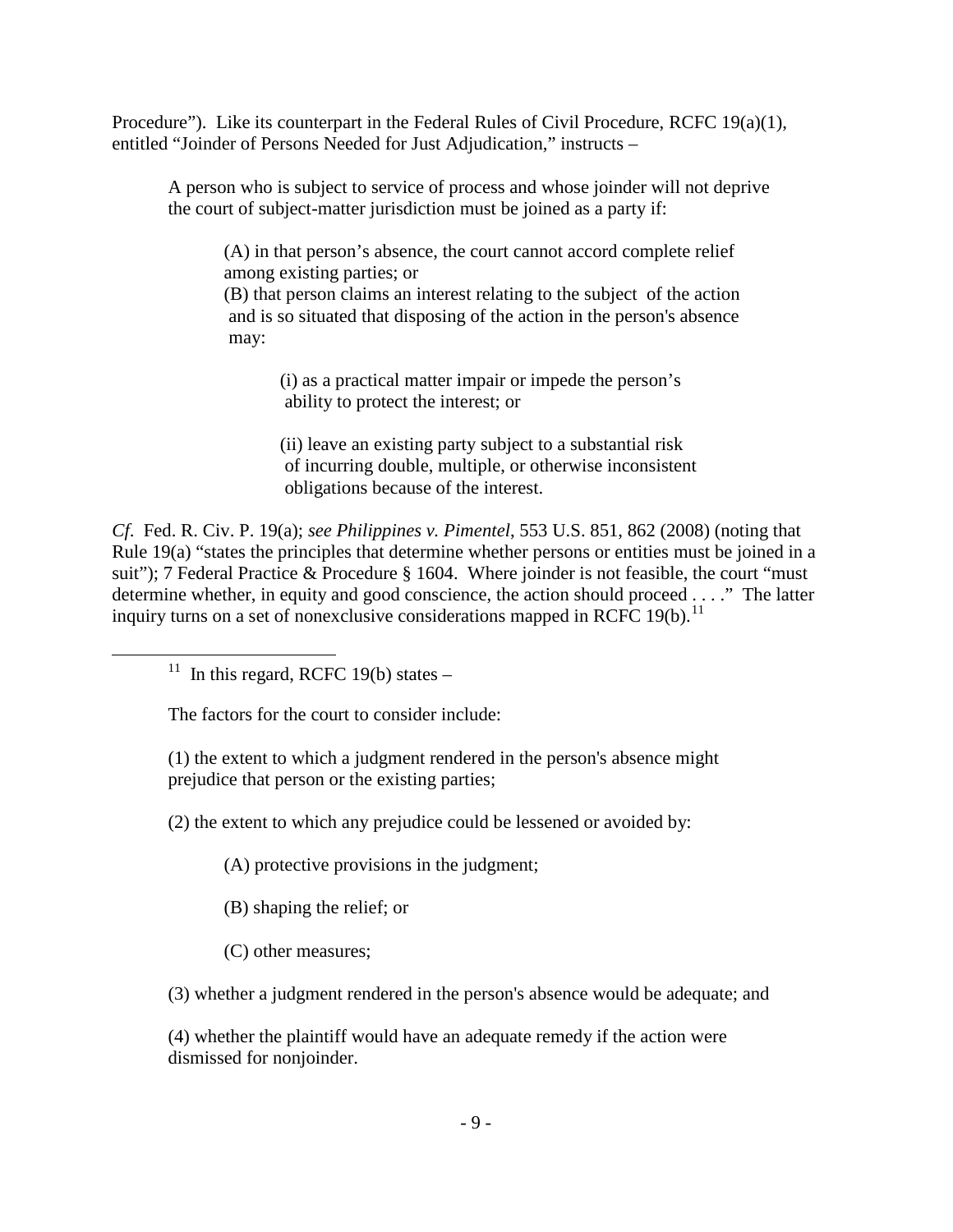The structure of this rule exhibits an analytical sequence in which the court must initially determine whether a person meets one of the criteria listed in RCFC 19(a)(1); if that is so, but joinder is not feasible, the court must determine whether, under RCFC 19(b), the case should proceed or be dismissed. The D.C. Circuit has distilled this analysis into three sequential questions: "Should the absentee be joined? If the absentee should be joined, can the absentee be joined? If the absentee cannot be joined should the lawsuit proceed without her nonetheless?" *W. Md. Ry. Co. v. Harbor Ins. Co.*, 910 F.2d 960, 961 (D.C. Cir. 1990); *see also Glancy v. Taubman Ctrs., Inc.,* 373 F.3d 656, 666 ( $6<sup>th</sup>$  Cir. 2004).<sup>[12](#page-9-0)</sup> Through this process, the rule "protect[s] the interests of absent persons as well as those already before the court from multiple litigation or inconsistent judicial determinations." 7 Federal Practice & Procedure at § 1602; *see also Shields v. Barrow*, 58 U.S. (17 How.) 130, 139 (1854) (describing similar protections); John W. Reed, "Compulsory Joinder of Parties in Civil Actions," 55 Mich. L. Rev. 327, 330 (1957).

The first joinder standard prescribed in RCFC  $19(a)(1)$  protects existing parties by requiring the presence of all persons who have an interest in the litigation, so that any relief awarded will effectively and completed resolve the dispute. *See* Fed. R. Civ. P. 19 advisory committee's notes (1966); *Gen. Refractories Co. v. First State Ins. Co.*, 500 F.3d 306, 315 (3d Cir. 2007). This standard promotes judicial economy by "avoiding repeated lawsuits on the same essential subject matter." Fed. R. Civ. P. 19 advisory committee's notes (1966); *see also Gen. Refractories Co.*, 500 F.3d at 315; 7 Federal Practice & Procedure § 1604. A pertinent example of how this first alternative basis for compulsory joinder functions is *Keweenaw Bay Indian Community v. Michigan*, 11 F.3d 1341, 1346-47 ( $6<sup>th</sup>$  Cir. 1993), which involved a dispute over fishing rights originating in a treaty. There, the court affirmed a lower court ruling which held that where one band of a tribe brought suit again the state and individual members of two other bands, the absent bands had to be joined so that any relief granted would not be partial. *Id*.

 $\overline{a}$ 

*See also Philippines*, 553 U.S. at 863 (indicating that this determination is "case specific"); *Provident Tradesmens Bank & Trust Co. v. Patterson*, 390 U.S. 102, 118-19 (1968) (discussing the interests relevant to joinder).

<span id="page-9-0"></span> $12$  Although this terminology is no longer found in the rules, individuals whose joinder is obliged under RCFC 19(a) would have previously been called "necessary parties," while those whose absence would compel dismissal of the action under RCFC 19(b) would have been called "indispensable parties." The latter terminology was abandoned because it "had an unforgiving connotation that did not fit easily with a system that permits actions to proceed even when some persons who otherwise should be parties to the action cannot be joined." *Philippines*, 553 U.S. at 863. Though the language has changed, Rule 19(b) still creates the "'verbal anomaly'" of "[r]equired persons [who] may turn out not to be required for the action to proceed after all." *Philippines*, 553 U.S. at 863 (quoting *Provident Bank*, 390 U.S. at 117 n.12).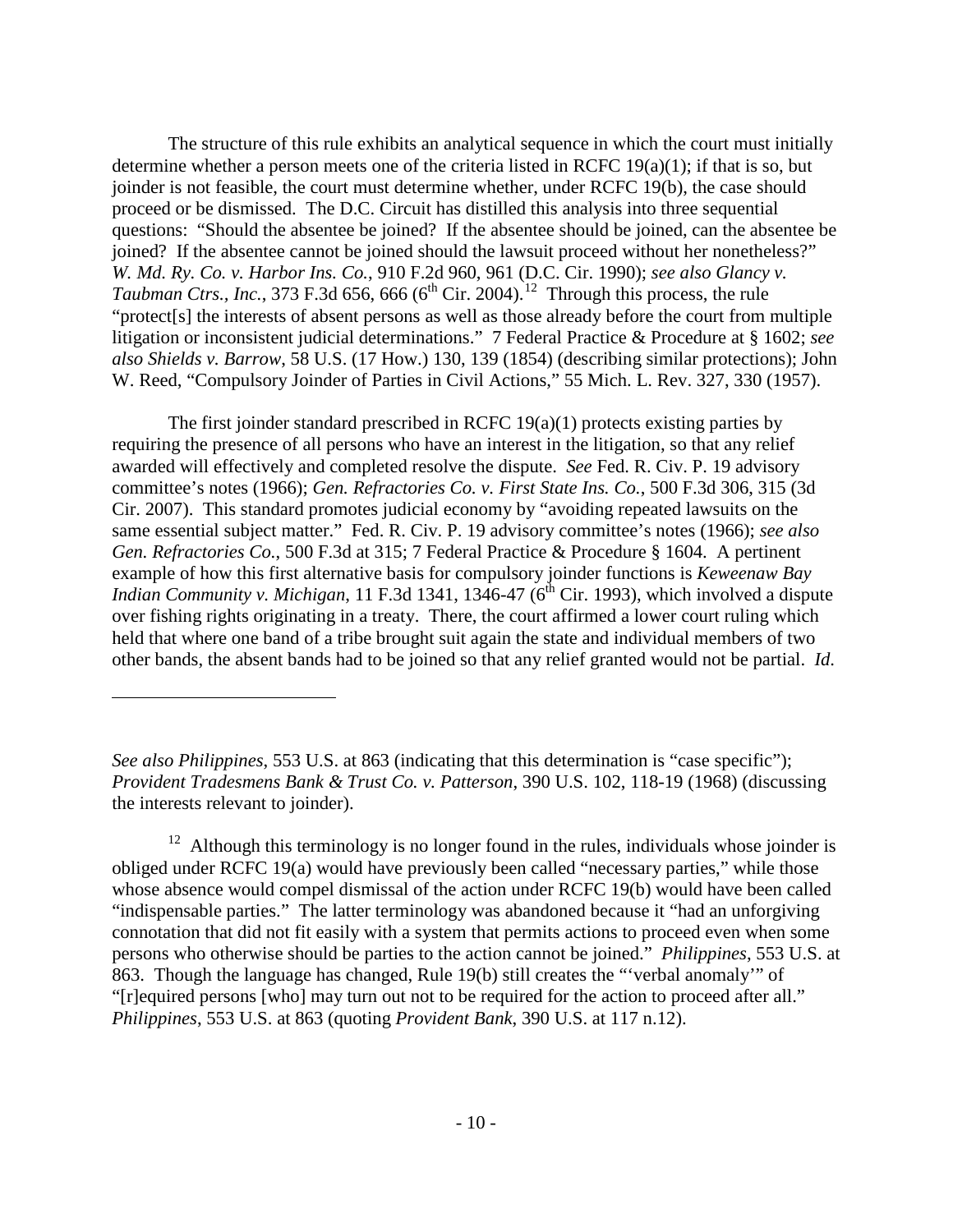at 1347. In this regard, the court noted that "the two absent bands are signatories to the very treaty at issue in the action," adding that "[t]he likelihood that they would seek legal recourse in the event that the judgment deprived them of fishing rights to which they believe they are entitled can hardly be characterized as speculative." *Id*.; *see also Makah Indian Tribe v. Verity*, 910 F.2d 555, 558-59 ( $9<sup>th</sup>$  Cir. 1990) (absentee tribes that had treaty right in Columbia River salmon were necessary parties to action seeking higher ocean quota).

The second joinder standard prescribed in RCFC 19(a)(2) focuses more on the interests of those not before the court. It involves situations in which an absentee claims an interest in the subject matter of the action, and disposing of the case in that person's absence may prejudice either the parties before the court or the absentee. *See United Keetoowah Band of Cherokee Indians of Okla. v. United States*, 480 F.3d 1318, 1324 (Fed. Cir. 2007). While the "interest" referenced under this requirement may not be "indirect or contingent," *id*. at 1325, this clause "does not require the absent party to actually possess an interest," but merely requires that the absentee claim such an interest. *Davis v. United States*, 192 F.3d 951, 958 (10<sup>th</sup> Cir. 1999); *see also Shermoen v. United States*, 982 F.2d 1312, 1318 (9th Cir. 1992), *cert. denied*, 509 U.S. 902 (1993) (holding that the rule covers such claimed interests unless "patently frivolous"). This clause "recognizes the importance of protecting the person whose joinder is in question against the practical prejudice to him which may arise through a disposition of the action in his absence." Fed. R. Civ. P. 19 advisory committee's note (1966); *see also Evergreen Park Nursing & Convalescent Home, Inc. v. Am. Equitable Assurance Co., 417 F.2d 1113, 1115 (7<sup>th</sup>* Cir. 1969); 7 Federal Practice & Procedure § 1604. It also recognizes "the need for considering whether a party may be left, after the adjudication, in a position where a person not joined can subject him to a double or otherwise inconsistent liability." Fed. R. Civ. P. 19 advisory committee's note (1966); *Willingham v. Star Cutter Co.*, 555 F.2d 1340, 1346 (6<sup>th</sup> Cir. 1977). A pertinent example of this second standard at work is *Davis*, 192 F.3d at 958-60. There, the Seminole Nation of Oklahoma claimed an interest in the subject matter of a suit brought by two bands of the Nation challenging their exclusion from a fund created by a judgment rendered by the Indian Claims Commission. *Id*. at 958-60. On the basis of this claimed interest, the court held that the Nation's presence was required under Rule  $19(a)(2)$ . *Id.* at  $961$ .<sup>13</sup>

In the court's view, now is the time, *i.e.*, before any merits claims are resolved, to determine whether the Tribes should be joined in this action under RCFC  $19$ .<sup>[14](#page-10-1)</sup> While, strictly

<span id="page-10-0"></span><sup>&</sup>lt;sup>13</sup> *See also Am. Greyhound Racing, Inc. v. Hall, 305 F.3d 1015, 1024 (9<sup>th</sup> Cir. 2002)* (Indian tribes with existing compacts with state for operating gaming casinos had interest in action brought to enjoin Governor of Arizona from entering into new gaming compacts that would expand the scope of Indian gaming); *Shermoen*, 982 F.2d at 1318 (Hoope Valley and Yurok Tribes had interest in outcome of action by individual Indians challenging the constitutionality of Hoopa-Yurok Settlement Act).

<span id="page-10-1"></span><sup>&</sup>lt;sup>14</sup> The rules do not address whether concerns arising under RCFC 19 should be resolved prior to deciding a motion to dismiss under RCFC 12(b)(6). To be sure, RCFC 12(b)(7) indicates that defendant may file a motion to dismiss based upon the "failure to join a party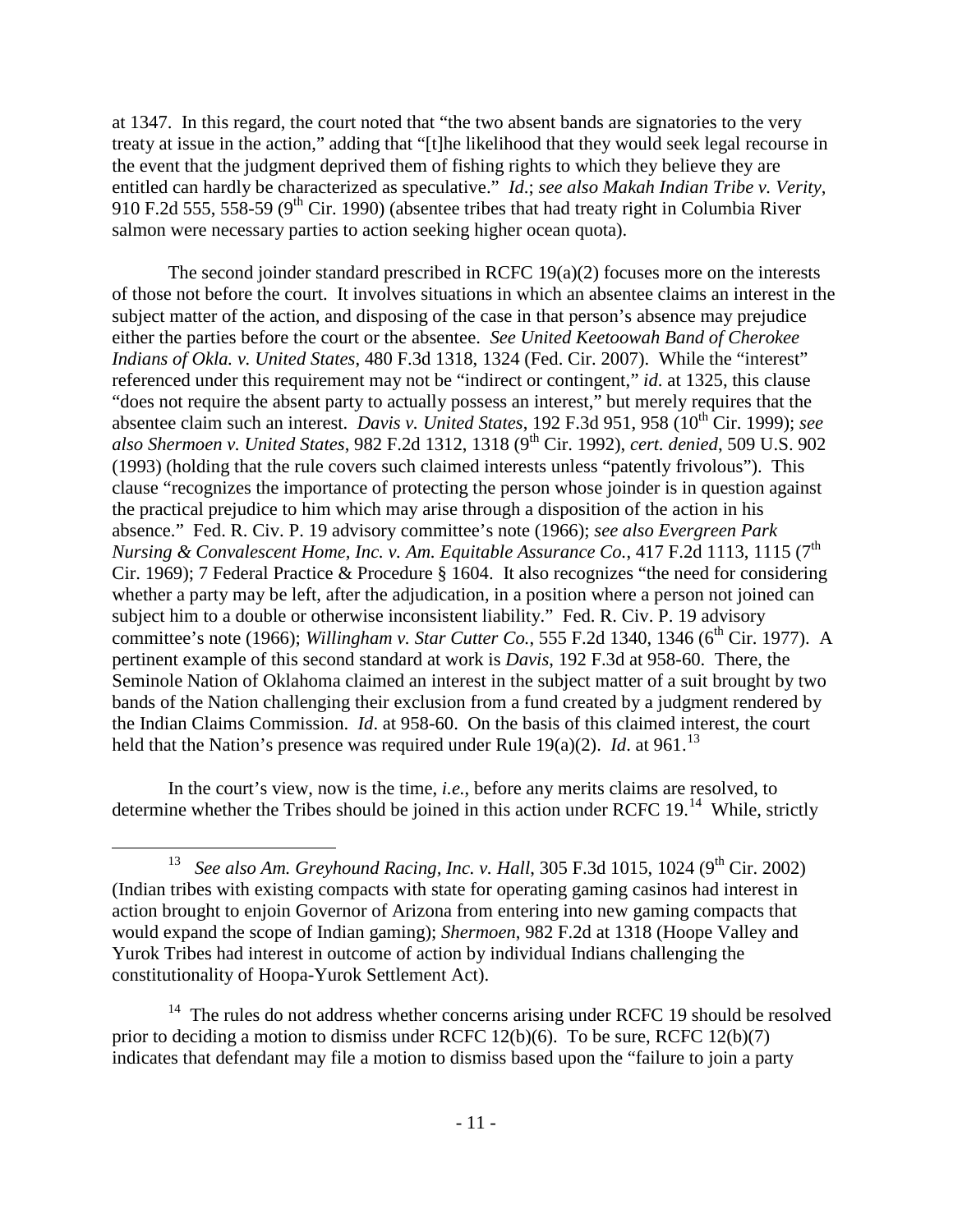speaking, defendant has not moved for such joinder, it has, in its briefs, repeatedly challenged plaintiff's ability to bring this suit without the participation of the Tribes, asserting that plaintiff lacks "standing" to proceed independently.<sup>15</sup>

The record, in fact, suggests that there is an overlap between the membership and interests of the Tribes and the Klamath Claims Committee, particularly after the passage of the Restoration Act in 1986, which restored the Tribes' status. Several cases hold that the Tribes currently possess fishing and water rights that derive from the 1868 Treaty. *See Kimball*, 493 F.2d at 569 (fishing rights); *Adair*, 723 F.2d at 1410-1411 (water rights). While the exact contours of those rights remain to be determined elsewhere, it is essentially those same rights and associated fiduciary obligations – deriving from the same 1868 Treaty – that plaintiff seeks to vindicate in this case. *Cf. Keweenaw Bay Indian Cmty.*, 11 F.3d at 1347 (invoking Rule 19(a) based on multiple parties claiming rights under the same treaty). Indeed, research reveals several other cases in which the Tribes and plaintiff were both involved because they claimed similar interests. *See*, *e.g.*, *Klamath Tribes of Oregon v. PacifiCorp*, 2005 WL 1661821 (D. Or. July 13, 2005). Finally, when, at the court's request, plaintiff contacted the Tribes to obtain confirmation that it had the authority to pursue this litigation, the Chairman of the Tribes tellingly declined to provide that confirmation. In a letter dated June 17, 2010, the Chairman explained that the "Claims Committee was established during the Termination era before the restoration of federal recognition of the Tribes by the United States." He further stated that "[t]he Tribal Council simply is not, and I am not in a position to lend support to litigation over which the Klamath Tribes have no control, particularly where the litigation may potentially affect Tribal rights of the entire General Council membership."

under Rule 19." But, nothing in this provision suggests that a motion under RCFC 12(b)(6) must be considered before one under RCFC 12(b)(7). Nor is any such ordering implied by RCFC 12(h)(2), which indicates that a "[f]ailure to state claim upon which relief can be granted [or] to join a person required by Rule 19(b)" may be filed in a pleading under RCFC 7(a), a motion for judgment on the pleadings under RCFC 12(c) or at trial. Logic suggests that the concerns raised under RCFC 19(a) – that the court might not be able to accord complete relief among existing parties or that the absentee's ability to protect its interests may be impaired or impeded by a ruling – ought to be resolved before the court resolves any issues on the merits. *See Keweenaw Bay Indian Comty.*, 11 F.3d at 1348; *Tankerssley v. Albright*, 514 F.2d 956, 965-66 (7<sup>th</sup> Cir. 1975) ("[The interests served by Rule 19] must be weighed and the necessity or indispensability of absent persons determined prior to any consideration of the merits of a case."). Notably, it is well-established that questions involving jurisdiction, including the statute of limitations questions addressed above, should be resolved before the court considers the application of RCFC 19. *See Rosales v. United States*, 89 Fed. Cl. 565, 584 n.21 (2009).

 $\overline{a}$ 

<span id="page-11-0"></span><sup>15</sup> Even if defendant had not raised this issue, the court could consider the absence of a required person *sua sponte*. *See Philippines*, 553 U.S. at 860; *Minnesota v. Northern Secs. Co.*, 184 U.S. 199, 235 (1902); *see also Provident Tradesmens Bank*, 390 U.S. at 111.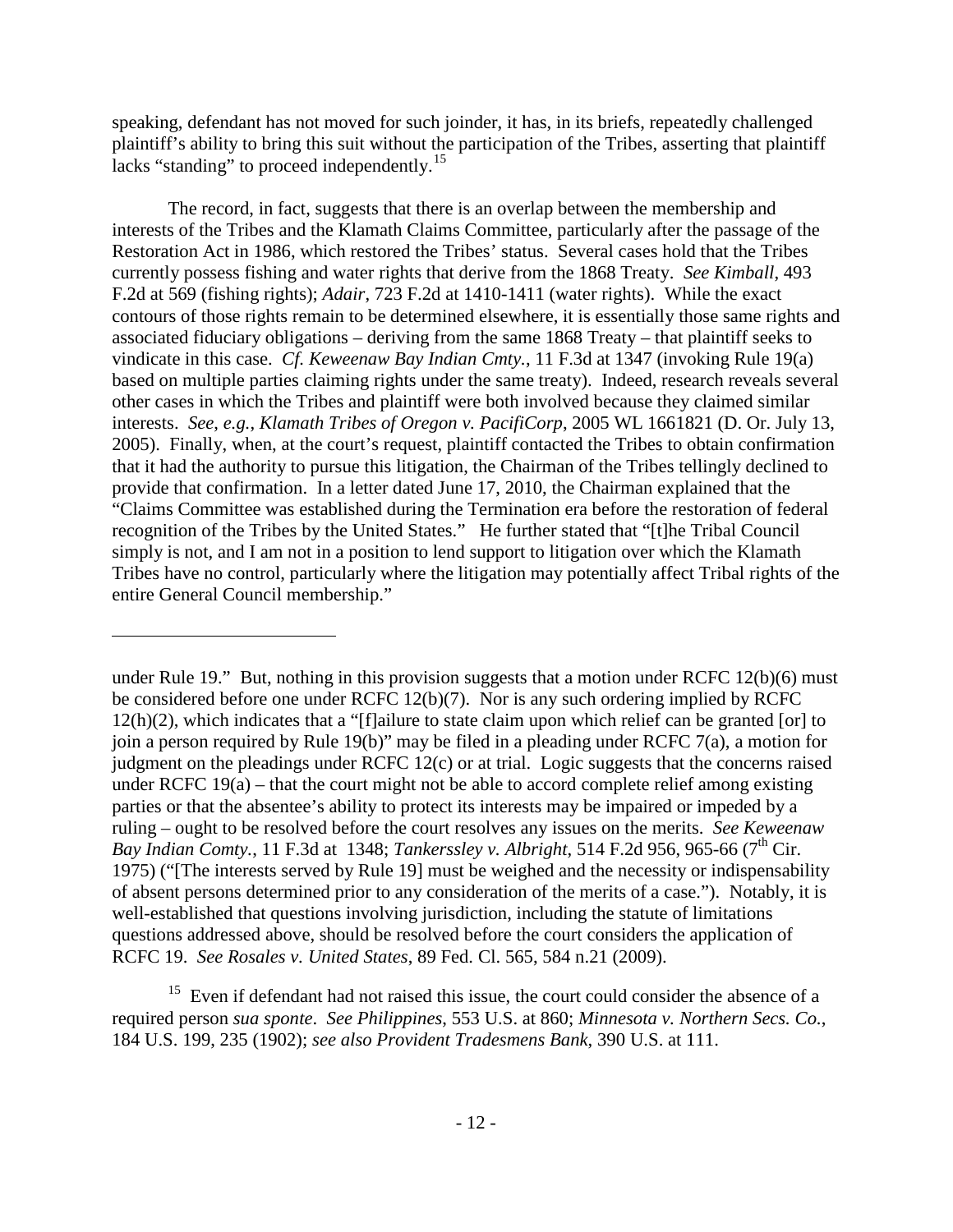Based on these facts, which are essentially uncontested, the court finds that, in the absence of the Tribes, it cannot afford complete relief as between plaintiff and the United States. In addition, the court finds that the Tribes have claimed an interest in the remaining subject matter of this lawsuit and that disposing of this case in the Tribes' absence may, as a practical matter, impede the Tribes' ability to protect that interest or leave the United States subject to inconsistent obligations. Accordingly, the court concludes that the Klamath Tribes are a party that should be joined to this action under RCFC 19(a). *See Washington v. Daley*, 173 F.3d 1158  $(9<sup>th</sup> Cir. 1999)$  (joinder of absent tribes required where State sued Secretary of Commerce challenging fishing regulations that impacted fishing treaty rights); *Keweenaw Bay Indian Cmty.*, 11 F.3d at 1347 (same, but with respect to disputed fishing rights); *Makah Indian Tribe*, 910 F.2d at 559 (same, but with respect to federal regulations allocating salmon quotas); *see also* Nicholas V. Merkley, "Compulsory Party Joinder and Tribal Sovereign Immunity: A Proposal to Modify Federal Courts' Application of Rule 19 to Cases Involving Absent Tribes as 'Necessary' Parties," 56 Okla. L. Rev. 931, 944 (2003) (hereinafter "Compulsory Party Joinder and Tribal Sovereign Immunity").<sup>[16](#page-12-0)</sup>

RCFC 19(a)(2) provides that "[i]f a person has not been joined as required, the court must order that the person be made a party," adding that "[a] person who refuses to join as a plaintiff may be made either a defendant or, in a proper case, an involuntary plaintiff." Various cases, however, have held that the comparable provision in the Federal Rules of Civil Procedure (Fed. R. Civ. P. 19(a)(2)) is not triggered where, owing to sovereign immunity considerations, the entity required to be joined cannot be compelled to do so. That situation arises where an Indian tribe is the absent party. *See* 7 Federal Practice & Procedure § 1617 (citing cases involving the United States and noting that "the sovereign immunity guaranteed Indian tribes has produced parallel party-joinder issues in other litigation in which a tribe's rights are implicated.").<sup>[17](#page-12-1)</sup> While most cases of this ilk involve situations in which sovereign immunity prevents the addition of a

<span id="page-12-0"></span><sup>&</sup>lt;sup>16</sup> In some cases, courts have held that absent tribes are not "necessary" parties under Rule 19 because the federal government may adequately represent the tribes' interest. These cases, however, hold this is true "only so long as 'no conflict exists between the United States and the nonparty beneficiaries.'" *Citizens Potowatomi Nation v. Norton*, 248 F.3d 993, 999 (10<sup>th</sup>) Cir. 2001) (quoting *Davis*, 192 F.3d at 958). Here, it does not appear that the United States can adequately represent the interests of the absent Tribes, at least insofar as plaintiff claims that defendant's actions impaired the Tribes' water rights.

<span id="page-12-1"></span><sup>&</sup>lt;sup>17</sup> As noted by the D.C. Circuit, "[t]he doctrine of tribal immunity, which recognizes the sovereignty of Indian tribes and seeks to preserve their autonomy, protects tribes from suits in federal and state courts." *Wichita & Affiliated Tribes of Okla. v. Hodel*, 788 F.2d 765, 771 (D.C. Cir. 1986); *see also Santa Clara Pueblo v. Martinez*, 436 U.S. 49, 58 (1978); *United States v. U.S. Fid. & Guar. Co.*, 309 U.S. 506, 512-13 (1940); "Compulsory Party Joinder and Tribal Sovereign Immunity," 56 Okla. L. Rev. at 940-42.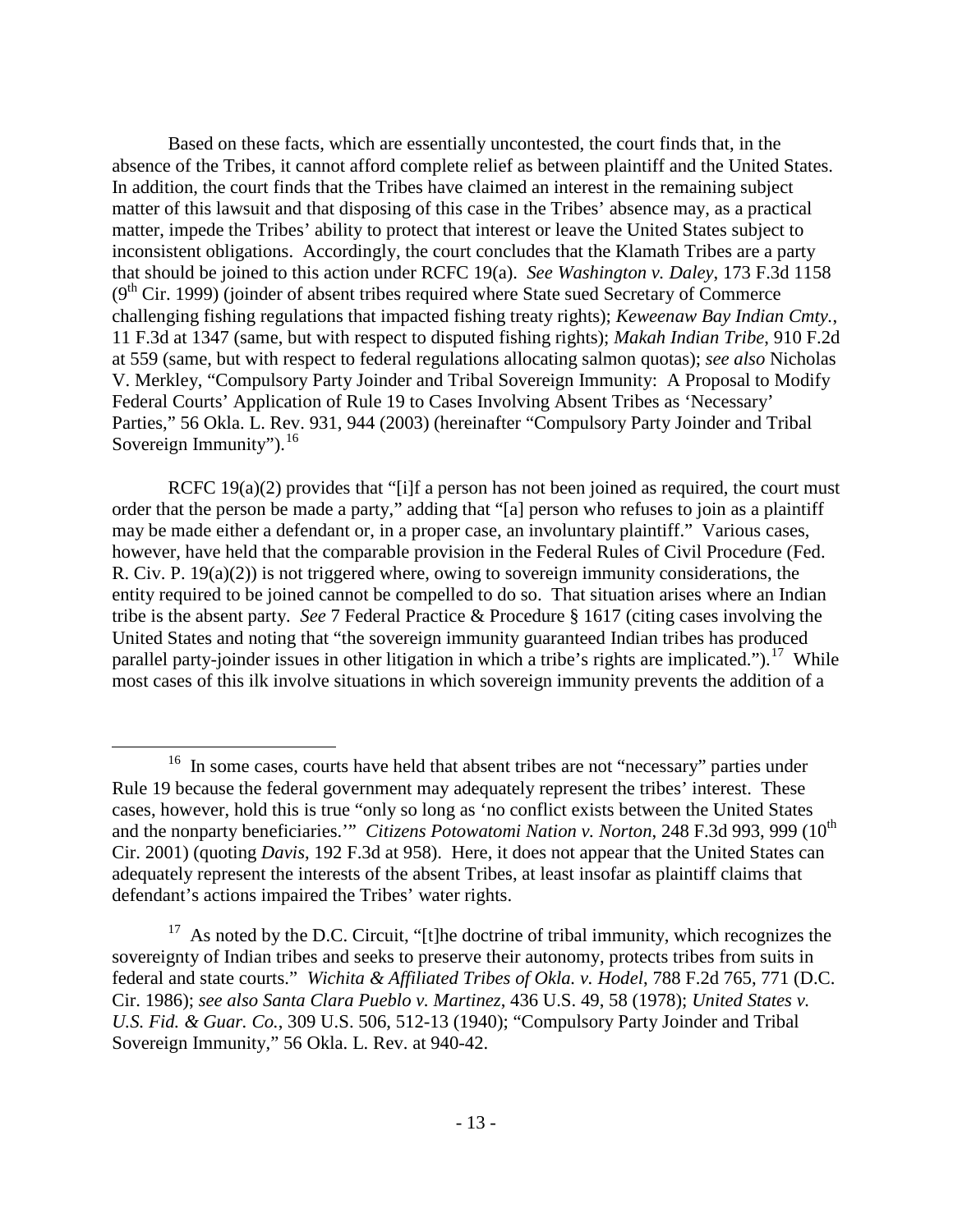party as a defendant, others have recognized that a sovereign cannot be haled into court against its will, even as a plaintiff.<sup>[18](#page-13-0)</sup>

Courts confronted with this problem have employed a two-step process: First, they extend an invitation to the absent party to intervene under Rule 24. If that invitation is accepted, the provisions of Rule 19(a) are satisfied and the case proceeds to the merits. *See*, *e.g.*, *Narragansett Tribe of Indians v. S. R.I. Land Dev. Corp.*, 418 F. Supp. 798, 810-11 (D.R.I. 1976).<sup>19</sup> If it is declined, the court moves to the second step, namely, a determination as to whether the absent sovereign is "indispensable." If an absent sovereign proves "indispensable," the case is then dismissed under Rule 19(b). *See Davis*, 343 F.3d at 1289; "Compulsory Party Joinder and Tribal Sovereign Immunity," 56 Okla. L. Rev. at 963-64. In the court's view, it makes good sense to employ this process here, mindful of the sovereignty of the Tribes involved.

#### **III. CONCLUSION**

Based on the foregoing, the court hereby **GRANTS, IN PART**, defendant's motion to dismiss under RCFC 12(b)(1), dismissing, for lack of jurisdiction, plaintiff's claims to the extent they seek compensation for the non-disbursement of funds relating to the 1954 Act and the transfer of the Dam in 1973. As to the remainder of plaintiff's claims, the court hereby extends an invitation to the Tribes to seek intervene in this lawsuit; any motion to intervene shall be filed

<span id="page-13-1"></span><sup>19</sup> Under RCFC 24(a), an absentee has a right to intervene when a statute confers the right or when it "claims an interest relating to the property or transaction that is the subject of the action, and is so situated that disposing of the action may as a practical matter impair or impede the movant's ability to protect its interest, unless existing parties adequately represent that interest." As the Federal Circuit has observed, this standard is essentially identical to that in RCFC 19(a)(1)(B)(i). *See United Keetoowah Band*, 480 F.3d at 1324-25; *see also Klamath Irr. Dist. v. United States*, 64 Fed. Cl. 328, 329-30 (2005) ("By way of further analogy to the Federal Rules, the findings required by RCFC 24(a)(2) are identical to those required by RCFC 19(a)(2), dealing with joinder of person needed for just adjudications, revealing an obvious symmetry between these two gatekeeper provisions.").

<span id="page-13-0"></span><sup>&</sup>lt;sup>18</sup> *See Clinton v. Babbitt*, 180 F.3d 1081, 1090 (9<sup>th</sup> Cir. 1998) ("because the Hopi Tribe" enjoys sovereign immunity . . . it cannot be joined as a party without its consent"); *Kescoli v. Babbitt*, 101 F.3d 1304, 1310 (9th Cir. 1996); *Wichita & Affiliated Tribes of Okla.*, 788 F.2d at 771 ("tribal immunity quickly surfaces as a crucial issue in such a suit since if the tribe is indispensable party, and cannot be joined due to its immunity, the claim may not proceed"); 7 Federal Practice & Procedure § 1617; *see also* "Compulsory Party Joinder and Tribal Sovereign Immunity," 56 Okla. L. Rev. at 948 ("Courts labeling absent tribes as necessary parties have recognized that tribal sovereign immunity prevents them from joining the tribes as parties to the lawsuit.")*.* It, of course, makes no sense to issue an order under RCFC 19(a)(2) that is unenforceable. *Garpeg, Ltd. v. United States*, 583 F. Supp. 789, 799 (S.D.N.Y. 1984); Fed. Practice & Procedure § 2945 (courts will avoid "futile gesture" of issuing unenforceable order).